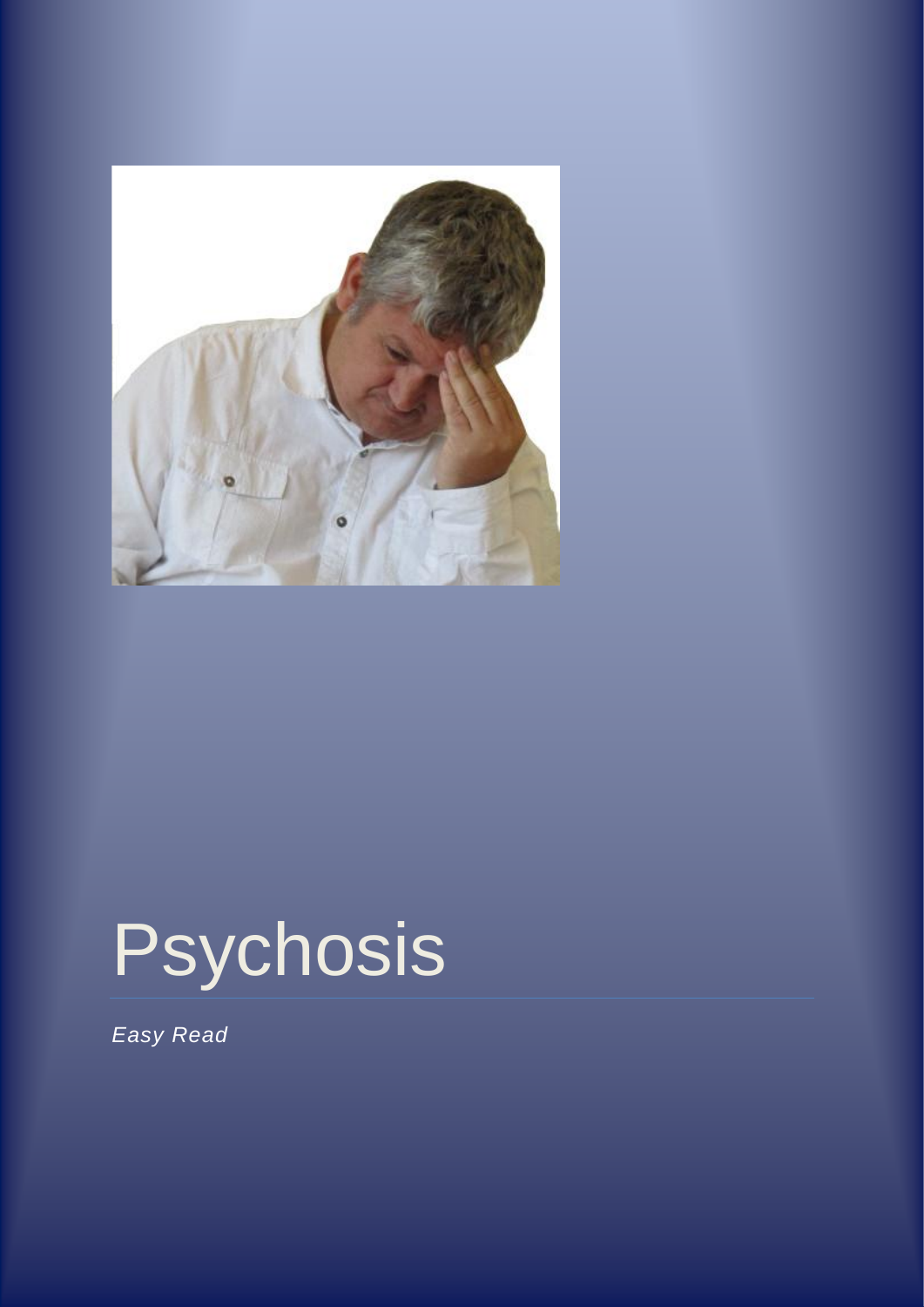

## **What is psychosis?**

Psychosis is a type of mental illness where someone doesn't seem to be themselves.

**What can happen in psychosis?**

## **People can experience the following:**

Hear people talking when nobody is around

Seeing things that are not really there

Develop strange thoughts

Behaving in an odd manner

Difficulty in thinking clearly

Losing interest in daily activities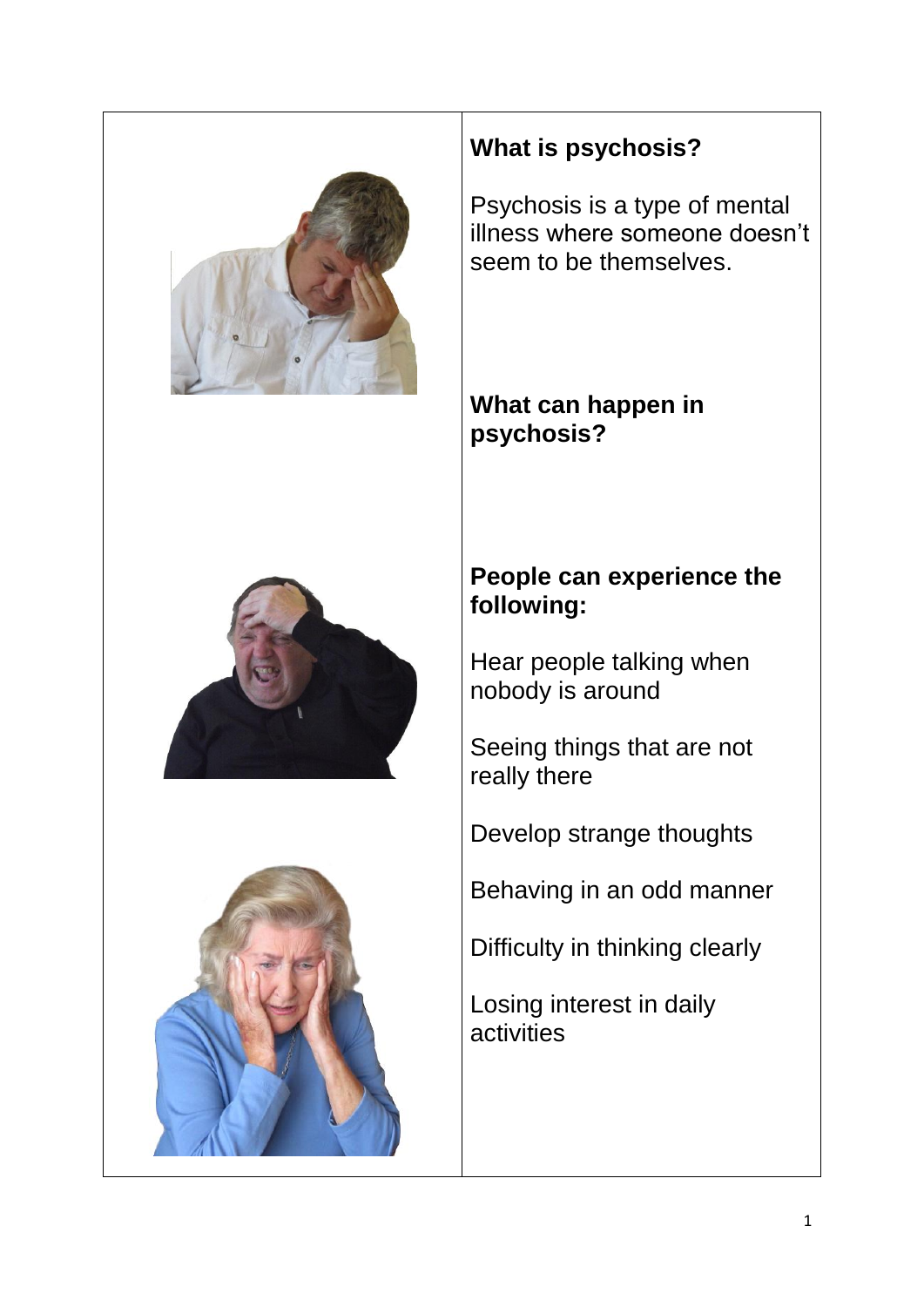

**What causes Psychosis?** Psychosis can happen when people have:

**Schizophrenia** 

Mania

Severe Depression

Delirium

Use of street drugs such as cannabis can sometimes lead to psychosis.

If you want to know more about it, you can speak to your Psychiatrist or Community Nurse.

## **How is psychosis treated?**

Medications known as antipsychotics can help to treat psychosis.

Talking to your doctor, nurse or psychologist.



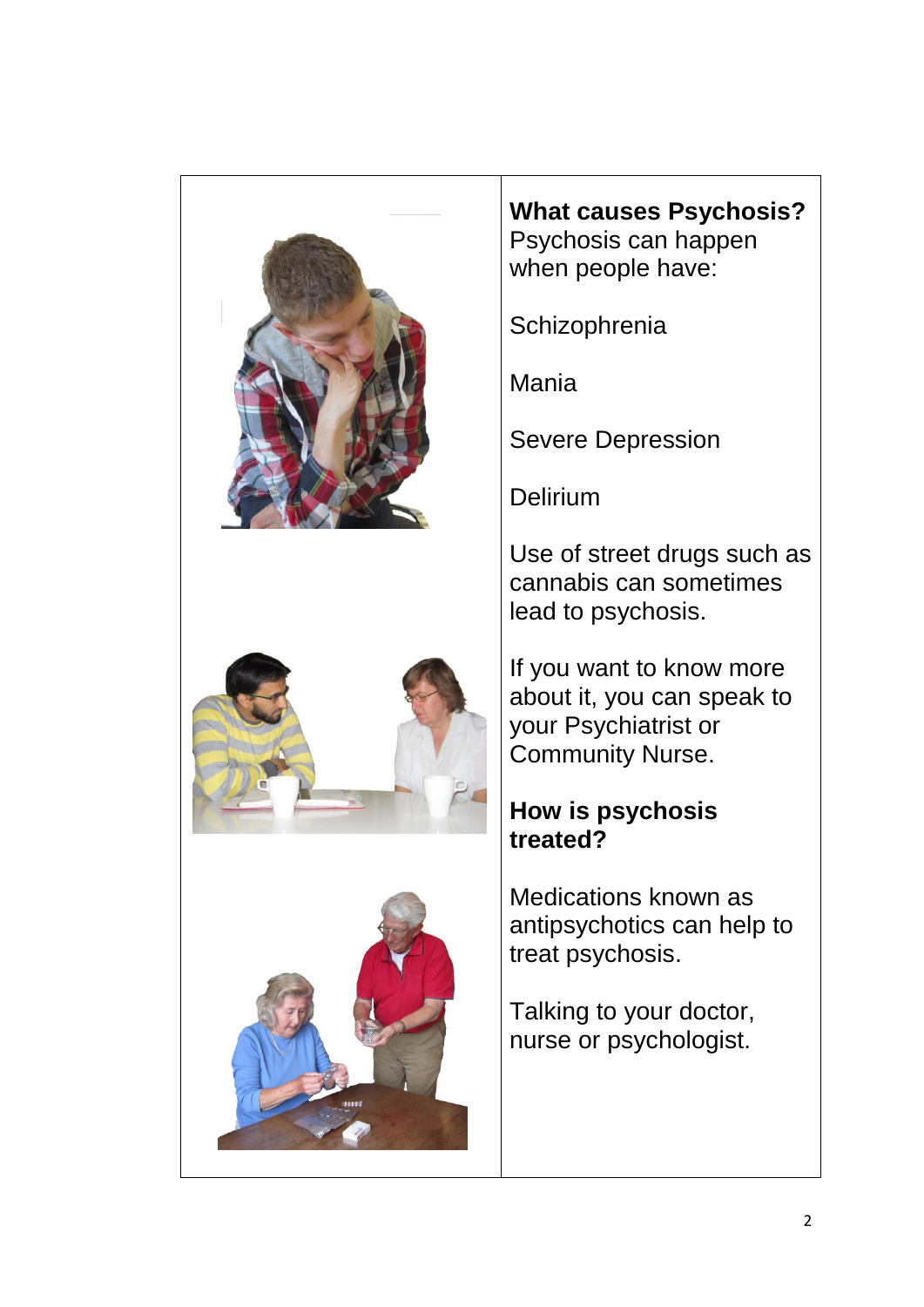



Doing some exercise can help you feel better.

Participating in activities that you like.

Having friends who understand

**Help and Support….** Your doctor: Telephone number:

Your Psychiatrist: Telephone number:

Your Community Nurse; Telephone number:

Other professionals involved:

Other resources:

**[www.patient.co.uk](http://www.patient.co.uk/)**

**www.mind.org.uk**